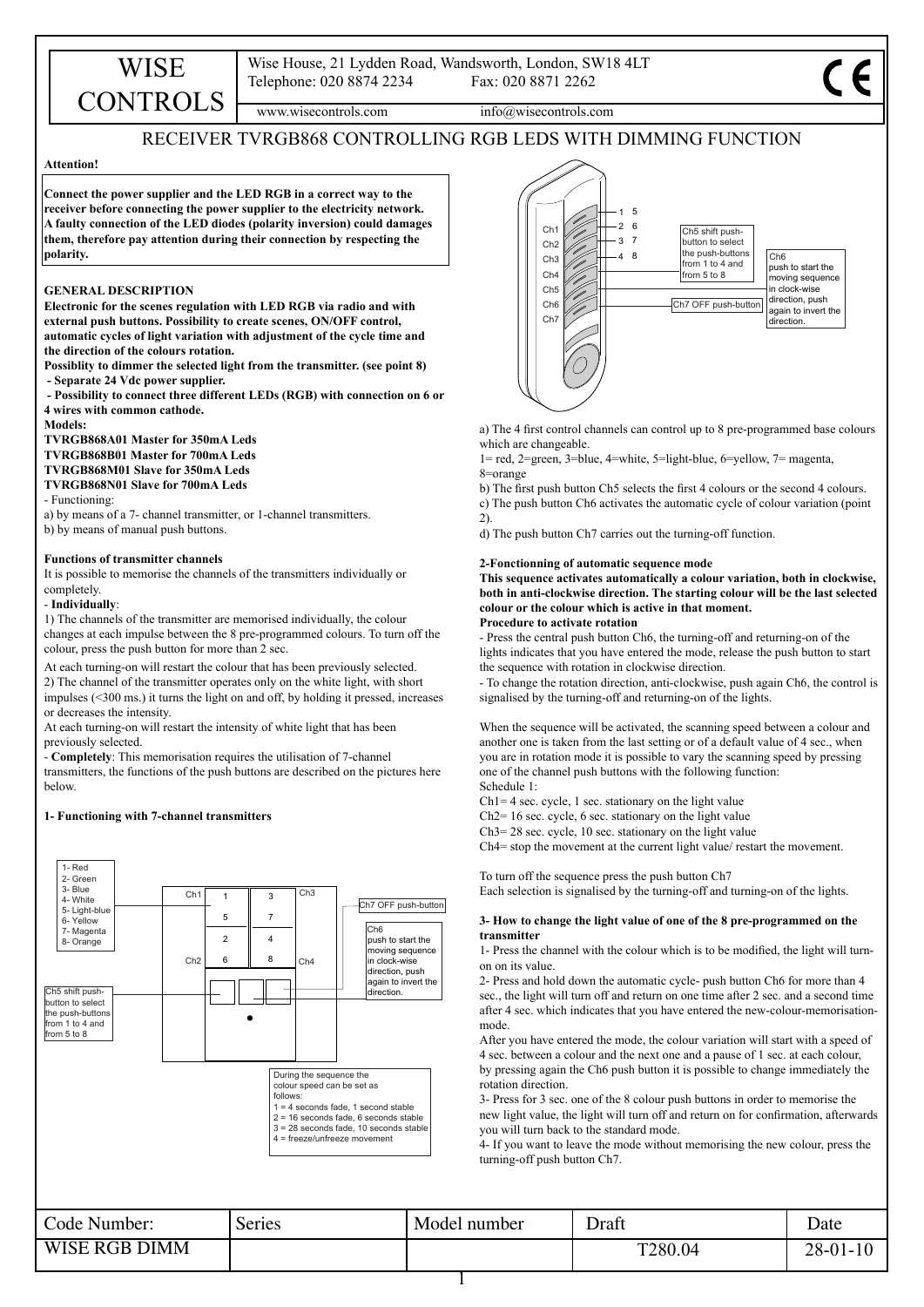## **4- Functioning with manual push buttons**

- Arrange three manual push buttons for a wire-control with the following functions:

# **a) Push button T1**

It turns on the lights at the value previous the turning-off, when the lights are turned on, you can select with impulses in sequence one of the 8 colour values. By pressing the pushbutton T3 the lights will turn off.

### **b) Push button T2**

Activates an automatic cycle in clockwise direction.

-Press the push button T2, the turning-off and returning-on of the lights indicates that you have entered the mode, release the push button in order to start the sequence, clockwise direction.

- By re-pressing it, you will stop the rotation direction at the present colour value.

- By re-pressing it you will reactivate the rotation direction.

- By re-pressing it for more than 2 sec. you will change the rotation direction, anti-clockwise.

To turn off press T3.

## **c) Push button T3** Turning-off

# **Procedure to modify the scanning speed by means of push buttons:**

The modification is only possible in colour scanning mode. The default speed is 4 sec. with a pause of 1 sec. between a colour and the next one.

## **To modify the speed:**

Press the push button T1 as many times as the desired speed value.

1 time = 4 sec. cycle, 1 sec. stationary on the light value, the light will turn off and than re-turn on.

2 times = 16 sec. cycle, 6 sec. stationary on the light value, the light will turn off and than turn on two times.

3 times = 28 sec. cycle, 10 sec. stationary on the light value, the light will turn off and than turn on three times.

## **5-How change by means of push buttons one of the 8 pre-programmed light colours.**

1- Select with short impulses on T1 the colour value which is to be modified. 2- Press and hold down the push button T2 for more than 4 sec., the light will turn off and turn on a first time after 2 sec. and a second time after 4 sec. by indicating that you have entered the new colour memorisation mode. The colour variation will now start with a speed of 4 sec,. between a colour and the next one and a pause of 1 sec. at each colour, by pressing again the push

button T2 it is possible to change the rotation direction. 3- Press the push button T1, the present light value will be memorised and the light will turn off and turn on at its new value.

4- If you want to leave the mode without memorising the new colour, press the push button T3.

**6-** At the power- on- reset the condition previous the turning-off will be resumed.

**7-** It is possible to connect SLAVE devices which will take the same control of the MASTER device; each SLAVE can control unlimited other SLAVEs.

## **Programming push buttons on the box**

P1- Push button for the programming and delete of the transmitters

P2- Push button for LED-outputs functioning test, by pressing the push button the turned off lights will turn on with a white light.

P3- Push button for colours reset, by pressing this push button for 2 sec., the 8 default colours will be reset, after the 2 sec. the LEDs will indicate with an intermittence the reset.

#### **Procedure to memorise 7-channel transmitters**

1- press one time the push button P1 and hold it down, the buzzer will make a bip and then sound continuously.

2- Press the channel, of the 7-channel transmitter, which has to be memorised, the memorisation is indicated by the intermittently sound of the buzzer. The memorisation of the channel activates automatically the other channels.

## **Procedure to memorise transmitters with single channels with color function.**

The channels of the transmitter are memorised individually, the colour changes at each impulse between the 8 pre-programmed colours. To turn off the colour, press the push button for more than 2 sec.

At each turning-on will restart the colour that has been previously selected. 1- Press two times the push button P1 and hold it down, the buzzer will make a bip at each pressure and then sound continuously.

2- Press the channel of the transmitter which has to be memorised, the memorisation is indicated by the intermittently sound of the buzzer.

## **Procedure to memorise transmitters with single channels with white ligh function.**

The channel of the transmitter operates only on the white light, with short impulses (<300 ms.) it turns the light on and off, by holding it pressed, increases or decreases the intensity. At each turning-on will restart the intensity of white light that has been previously selected.

1- Press three times the push button P1 and hold it down, the buzzer will make a bip at each pressure and then sound continuously.

2- Press the channel of the transmitter which has to be memorised, the memorisation is indicated by the intermittently sound of the buzzer.

# **Procedure to delete a channel of the transmitter**

1- Press four times and hold down the push-button P1, the buzzer will make a bip at each pressure and then sound slowly and intermittently. 2- Press the channel which has to be cancelled, the delete is indicated by the continuously sound of the buzzer. The delete of a channel of a 7-channel transmitter deactivates also the other channels.

## **Procedure to delete the whole memory**

1- Press five times the push-button P1 and hold it down, the buzzer will make a bip at each pressure and than sound quickly and intermittently. 2- Hold down the push button for 10 sec., after this 10 sec. the buzzer will sound continuously by indicating that the whole memory has been cancelled.

### **8- Dimmer function from the transmitter**

By pressing one of the eight colours, when the light is turned-on, it is possible by holding pressed the colour selection push-button, increase or decrease the intensity.

Attention: it is possible that, for particular colour values, by decreasing the intensity the colour changes sensibly.

## **TECHNICAL SPECIFICATIONS**

|                                                                 | TVRGBD868A01<br>TVRGB868M01   | TVRGBD868B01<br>TVRGB868N01 |  |
|-----------------------------------------------------------------|-------------------------------|-----------------------------|--|
| -Power supply                                                   | 24 V dc, 21 W                 | 24 V dc, 45 W               |  |
| -Current on the RGB outputs                                     | 350 mA                        | 700 mA                      |  |
| -Max, power for each output<br>$-N^{\circ}$ LED connectable for | 7 W                           | 15 W                        |  |
| each output                                                     | $1 \text{ to } 5$             | $1$ to 5                    |  |
| -Cable sections in input and output                             | $1.5 \text{ mm}$              | $1.5 \text{ mm}$            |  |
| -Reception frequency                                            | 868.3 MHz                     |                             |  |
| -Intermediate frequency IF                                      | 10.7 MHz                      |                             |  |
| -Sensibility (finely tuned signal)                              | 1 u V                         |                             |  |
| -Operating temperature range                                    | $-20^{\circ} - +60^{\circ}$ C |                             |  |

In the view of a constant development of their products, the manufacturer reserves the right for changing technical data and features without prior notice.